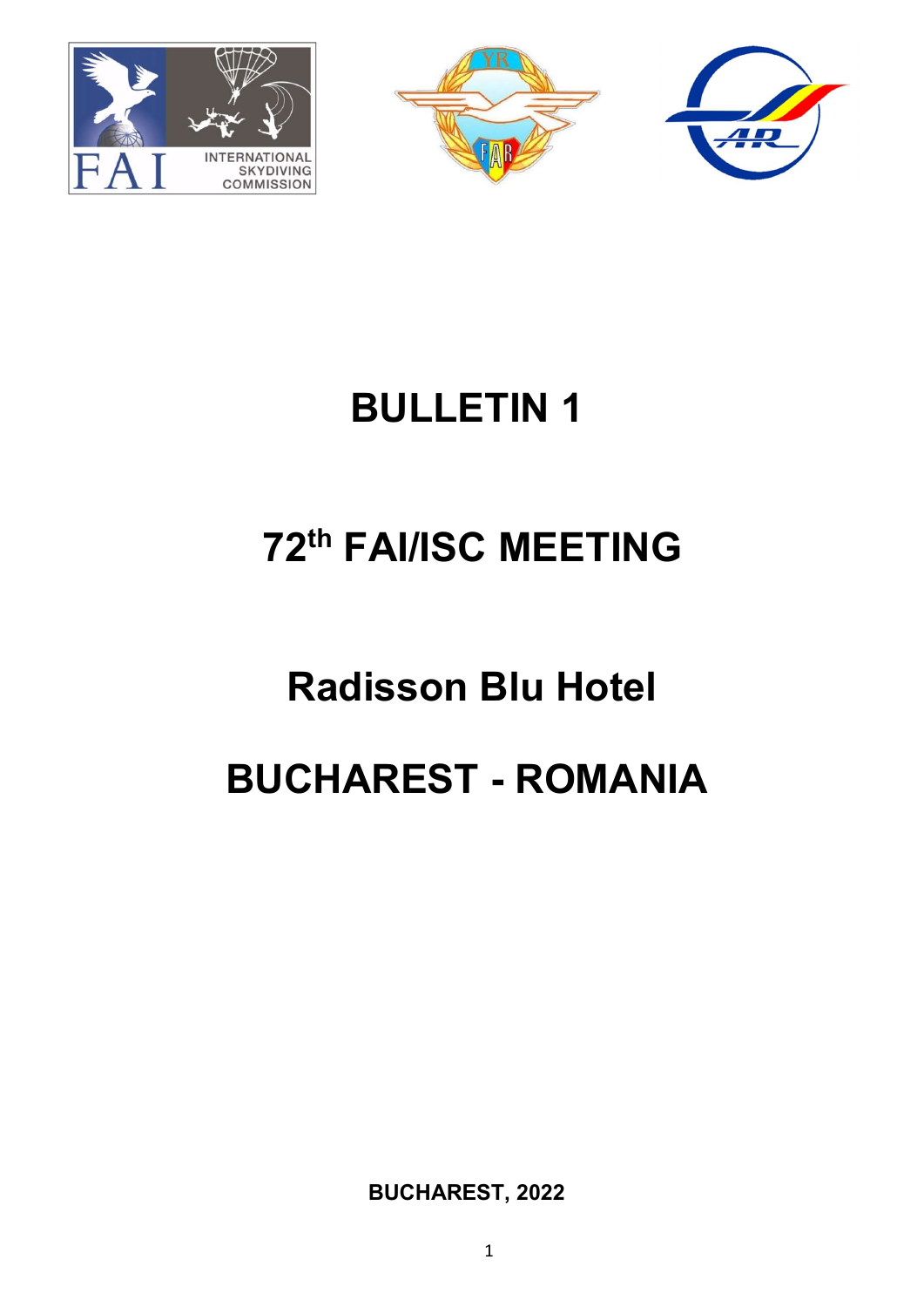# 1. ORGANIZERS

#### Romanian Aeronautical Federation

Name : Romanian Aeronautical Federation Address : Str. Vasile Conta nr. 16, Sector 2, 020954, Bucuresti, Romania Tel/Fax: +4021 311 71 08 E-mail: george.rotaru@federatiaaeronautica.ro Event Organizers

#### Aeroclubul României

http://www.aeroclubulromaniei.ro Address: B-dul Lascăr Catargiu nr. 54, sector 1 010673 , Bucharest , România, Tel/fax +4021 312 36 19 . E-mail: directorgeneral@aeroclubulromaniei.ro

#### ISC delegate for România

Name: Ms. Cristina Margareta Stenczel Address: Baia-Mare, Romania Phone: +40735 302 847 E-mail: detasamentparasutism@aeroclubulromaniei.ro

#### Contact person: Ms. Simona Stan – ISC Alternate delegate Mobile: +40724 867 061, +40723 595 466 E-mail: monaparafoil@yahoo.com

#### 2. ACCOMMODATION DETAILS

The meeting will be held at Radisson Blu Hotel, Bucharest

The modern 5-star Radisson Blu Hotel, set in the heart of Bucharest within walking distance from the most important touristic attractions, is the perfect choice . Guests have at their disposal an exclusive selection of 4 restaurants and 3 bars, free access to World Class Health Academy, including indoor swimming, outdoor Jacuzzi and pool( children under the age of 16 have access daily only between the hours of 10:00 am – 18:00 pm) , gym and fitness facilities, a business center with 12 meeting rooms (with capacities from 40 to 500 persons), free high-speed internet access and the largest casino in the city, the Platinum Casino Bucharest. The high-class facilities and services make Radisson Blu Hotel, Bucharest the best choice for any type of stay and for hosting any type of event.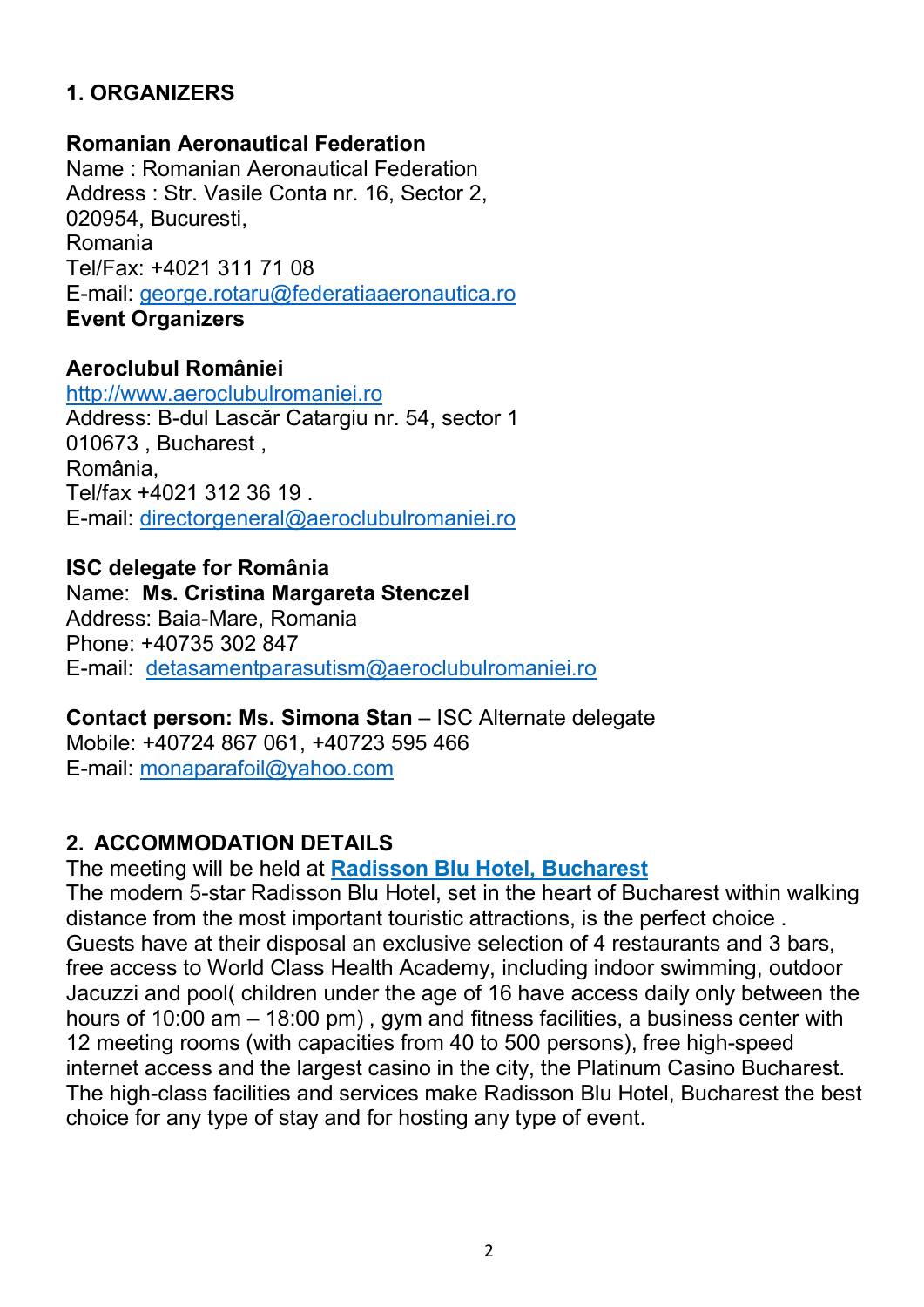# Radisson Blu Hotel, Bucharest

Address: Calea Victoriei 63-81, Sector1, Bucharest, 10065, Romania Phone: +4021 311 9000 E-mail: info.bucharest@radissonblu.com https://www.radissonhotels.com/en-us/hotels/radisson-blu-bucharest

# Hotel facilities:

- Free Wi-Fi.
- Restaurants, bars,
- 11 Conference Halls,
- Swimming pool,
- Spa and wellness centre,
- Non-smoking rooms,
- Fitness centre,
- Parking place.

# 3. FACILITIES FOR ISC MEETING

- One large conference room for the open meetings (up to 150 seats)
- 3 meeting rooms for the purpose of different working groups and committees
- 1 Technical room secretariat, copying machines, printers and support personnel for all this, facilities for mixt – on line and with physical presence ( ex.Zoom).
- Covid 19 protocols and requirements.

# 4. DATE OF EVENT

The ISC Plenary Meeting 2022 will take place from  $25<sup>th</sup>$  January to  $30<sup>th</sup>$  January. Arrival day  $-25$ <sup>th</sup> January (Tuesday)

Departure day  $-30^{th}$  January (Sunday)

# 5. ARRIVAL AND DEPARTURE

Bucharest is the capital and largest city of Romania.

In the period between the two World Wars, the city's elegant architecture and the sophistication of its elite earned Bucharest the nickname of "Little Paris".

In Bucharest you can vizit the colossal Parliament Palace, the second largest administrative building in the world after the Pentagon.

Local time UTC +2.

We recommend flying to International Airport Henri Coandă – Otopeni (OTP) . Henri Coandă International Airport is only 14.4 km far from Radisson Blu Hotel.

As the main airport of Romania, Henri Coandă International Airport has ground transportation to multiple districts including the city centre of Bucharest.

The organizer will provide transfer from airport to hotel on arrival and hotel to airport on departure day.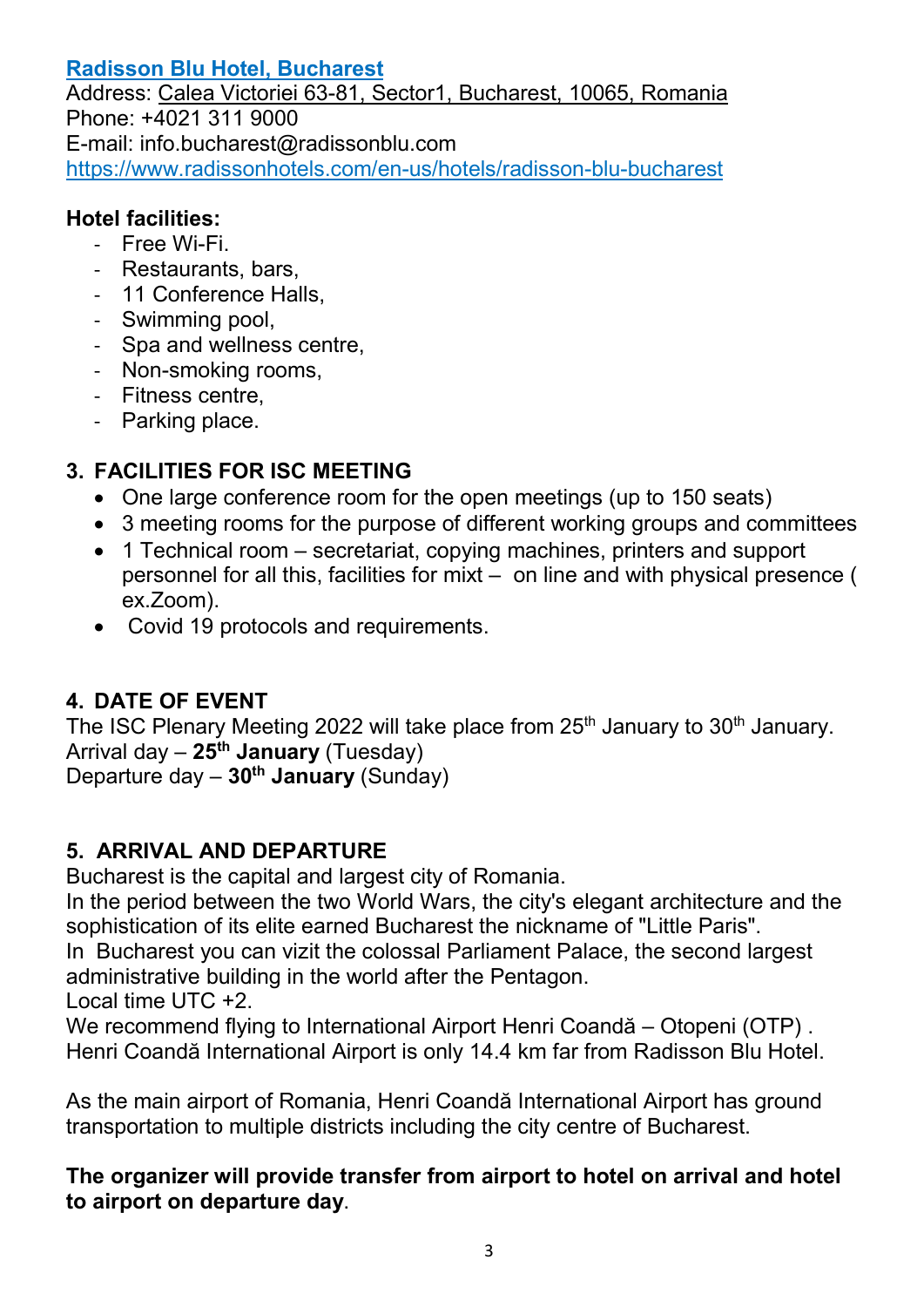Direct transportation to the centre of the city is offered only by taxis and the Express line 783 bus.

Bucharest airport taxi rides to the city usually cost around 15€ while the total trip should take approximately 20 minutes.

A one way ticket for the 783 bus to Unirii Square costs 0.85€ and considering the amount of stops and traffic condition, the ride might take 40 to 60 minutes. The 783 bus is available 24/7 with varying frequencies during the day and night. The bus stop for the 783 line is located outside of the arrivals hall (OTP), in front of the exit doors. There is also a ticket machine along with the ticket public transportation ticket counter.

The weather in Bucharest in January varies from -5°C to 10°C.

# 6. ENTRY FEES

The registration fee are:

# FULL STAY:

- Single room fee  $€800$
- Double room fee  $-$  €600
- Accompanying person fee (in double room ) $-$  €500

# PLENARY ONLY :

- Single room fee–  $€495$
- Double room fee  $-$  €390
- Accompanying person fee ( in double room )  $-$  €370

# The fees are per person, in EUR. Fee includes:

#### FULL STAY Accommodation:

- 5 nights from  $25<sup>th</sup>$  to  $30<sup>th</sup>$  January 2022
- FULL STAY meals:
- Breakfast from  $26<sup>th</sup>$  January to  $30<sup>th</sup>$  January 2022.
- Lunch from  $26<sup>th</sup>$  January to  $30<sup>th</sup>$  January 2022.
- Dinner from  $25<sup>th</sup>$  January to  $29<sup>th</sup>$  January and Gala-dinner on  $28<sup>th</sup>$  of January 2022.

# PLENARY ONLY Accommodation:

- 3 nights from  $27<sup>th</sup>$  to  $30<sup>th</sup>$  January 2022.
- PLENARY ONLY meals:
- Breakfast from  $28<sup>th</sup>$  January to  $30<sup>th</sup>$  January 2022.
- Lunch on  $28<sup>th</sup>$  and  $29<sup>th</sup>$  January 2022,
- Dinner on  $27<sup>th</sup>$ , Gala-dinner on  $28<sup>th</sup>$ , Dinner on  $29<sup>th</sup>$  of January 2022.

2 Coffee-breaks / day Hotel facilities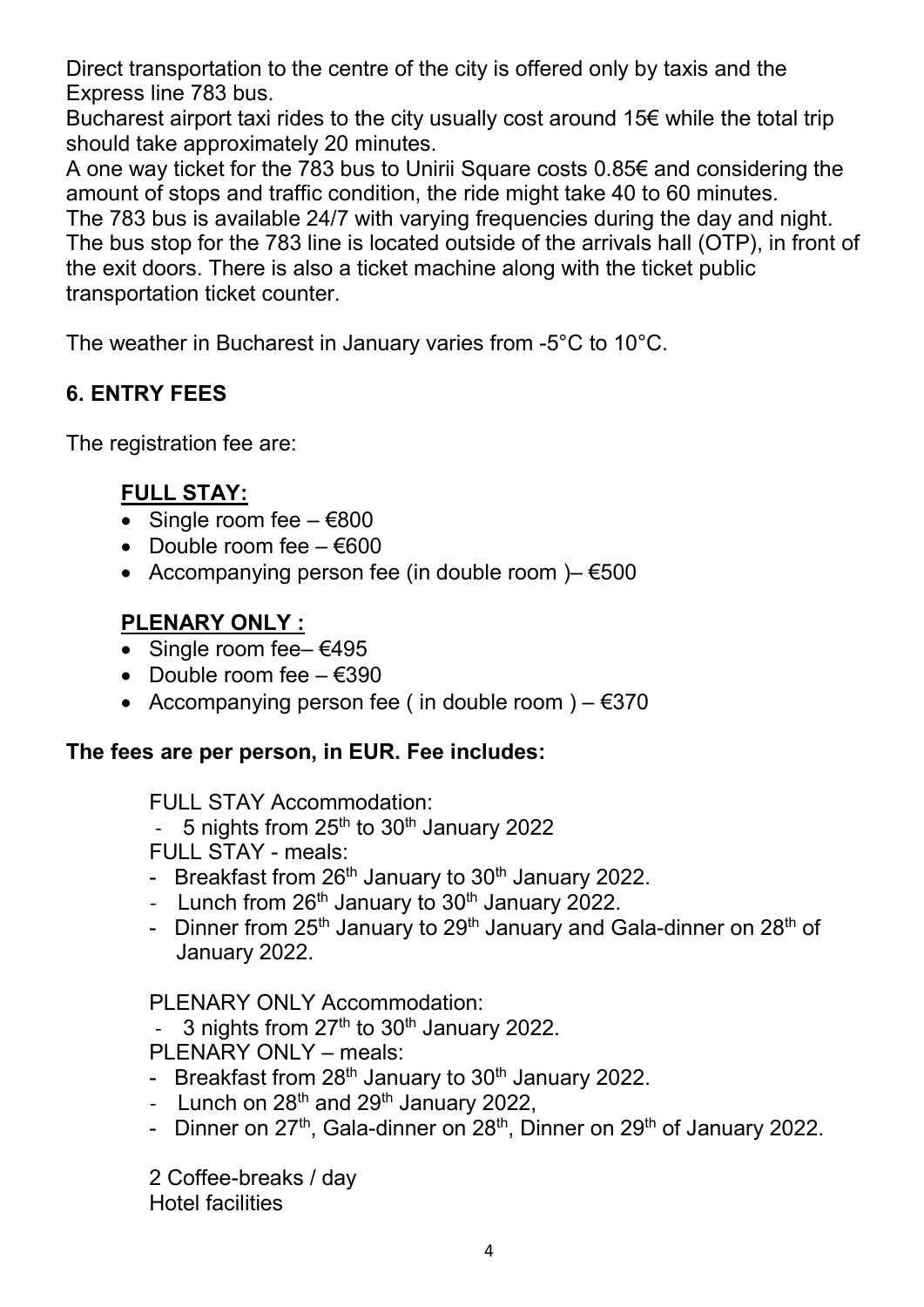One large conference room for the open meetings (up to 150 seats).

3 meeting rooms for the committees and working groups meetings.

1 Technical room – secretariat, copying machines, printers and support personnel for all this,

Covid 19 protocols and requirements.

Transfer from airport to hotel on arrival and hotel to airport on departure day.

Accompanying person FULL STAY include:

Accommodation in a double room, 5 nights from  $25<sup>th</sup>$  to  $30<sup>th</sup>$  January 2022 and

- Breakfast from 26<sup>th</sup> January to 30<sup>th</sup> January 2022

- Lunch from  $26<sup>th</sup>$  January to  $29<sup>th</sup>$  January 2022.
- Dinner from 25<sup>th</sup> January to 28<sup>th</sup> January and Gala-dinner on 28<sup>th</sup> of January 2022.

Accompanying person PLENARY ONLY include:

Accommodation in a double room 3 nights from  $27<sup>th</sup>$  to  $30<sup>th</sup>$  January 2022. and

- Breakfast from  $28<sup>th</sup>$  January to  $30<sup>th</sup>$  January 2022.
- Lunch on  $28<sup>th</sup>$  and  $29<sup>th</sup>$  January 2022.
- Dinner on  $27<sup>th</sup>$ , Gala-dinner on  $28<sup>th</sup>$ , Dinner on  $29<sup>th</sup>$  of January 2022.

Extra night before and/or after per room:

- Single room  $-685$
- $\bullet$  Double room  $\epsilon$ 60

# 7. PAYMENT DETAILES:

#### The payment deadline for these fees is 15<sup>th</sup> December 2021.

Accepted payment methods are bank transfer and cash.

Registration fees must be paid per person in EURO only and in advance per bank transfer. After 15th December 2021, all late payments are subject to a penalty of 30 Euro/ person.

#### BENEFICIARY:

# NAME: FEDERATIA AERONAUTICA ROMANA,

Account: RO07 RNCB 0082 0441 7410 0007

Adress: 16<sup>th</sup>, Vasile Conta Str., Sector.2, Bucharest

# BENEFICIARY BANK:

Name: Banca Comerciala Romana (BCR), Bucharest. SWIFT code: RNCBROBU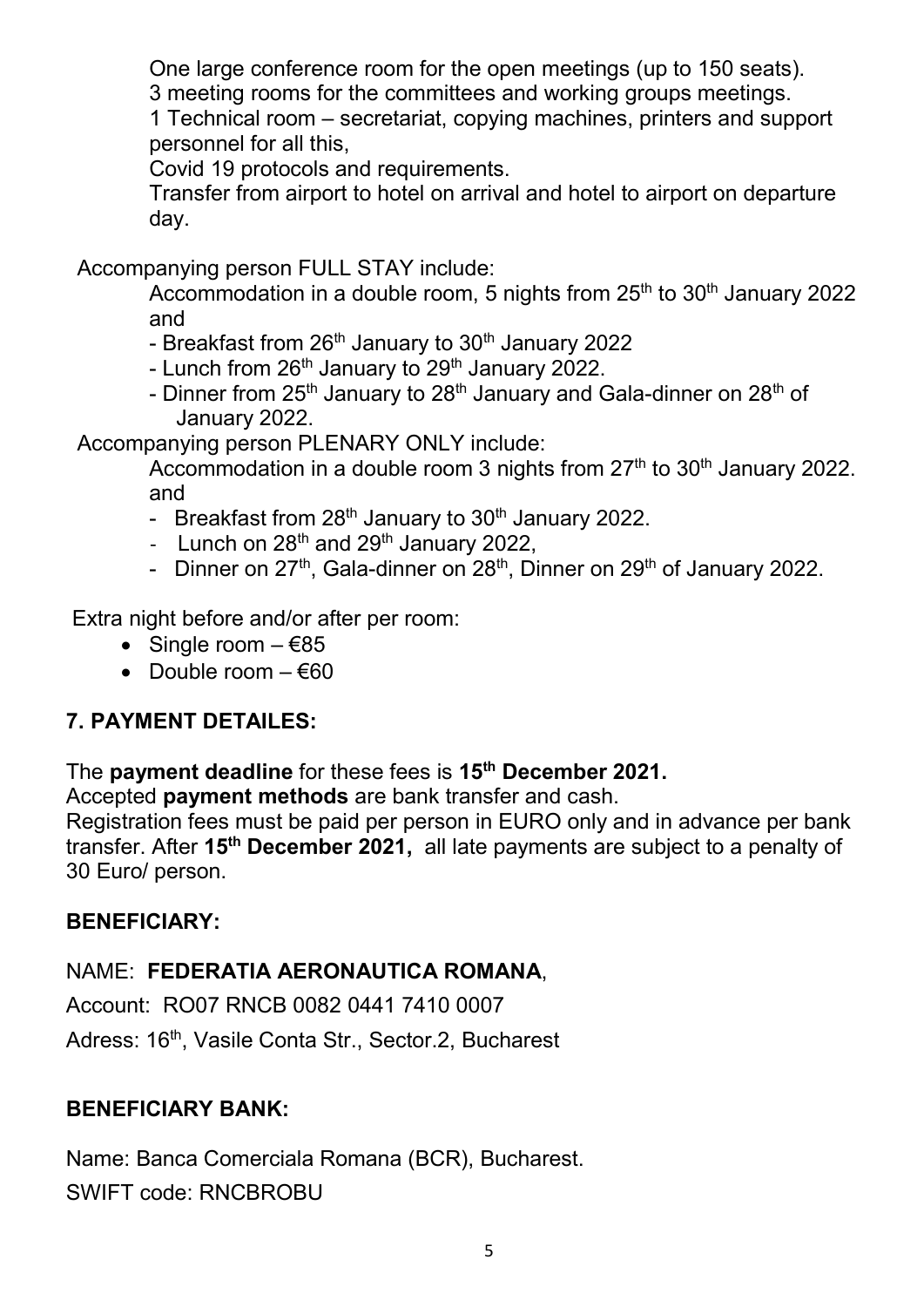BIC code: RNCB

# 8. REGISTRATION:

Heads of the delegations have to fill the Registration form (Annex  $1 -$  to this document) for each participant of delegation.

Transfer from and to the airport detalies will be requested additionaly from the Heads of delegations.

Registration forms must be send to detasamentparasutism@aeroclubulromaniei.ro before 10<sup>th</sup> December, 2021 or earlier.

Payments must be send and received before 15<sup>th</sup> December, 2021 or earlier.

For extra days, please contact Cristina Margareta Stenczel.

# 9. ADDITIONAL INFORMATION

For delegates and officials who for various important reasons can not be present we will organize a meeting with physical presence combined with online Zoom meeting. Details for the online meeting will be available before the start of the meeting for those interested and will be sent to the delegates.

# 10. COVID-19 INFORMATION

Before the beginning of the ISC Meeting 2022 the organizers will provide detailed information on the measures to be taken to prevent the spread of Covid 19 throughout the ISCMeeting.

For EU participants: you must have The EU Digital COVID Certificate proofing that a person is in the following situation:

- Fully vaccinated persons holding an EU Digital COVID Certificate should be exempt from travel-related testing or quarantine 14 days after having received the last dose. This should also cover recovered persons having received a single dose of a 2-dose vaccine.
- Recovered persons, holding an EU Digital COVID Certificate should be exempt from travel-related testing or quarantine during the first 180 days after a positive PCR test.
- Persons with an EU Digital COVID test certificate should be exempt from possible quarantine requirements: 72 hours for PCR tests and, where accepted by a Member State, 48 hours for rapid antigen tests.

For all non- EU participants you should check the conditions of entering in Romania. The organisers accept all proof of Fully vaccinated persons -14 days after having received the last dose, PCR tests with 72 hours validity and rapid antigen tests with 48 hours validity. All test PCR and rapid antigen are the responsibility of the participants. The organizers can facilitate access to a test unit for those who request it.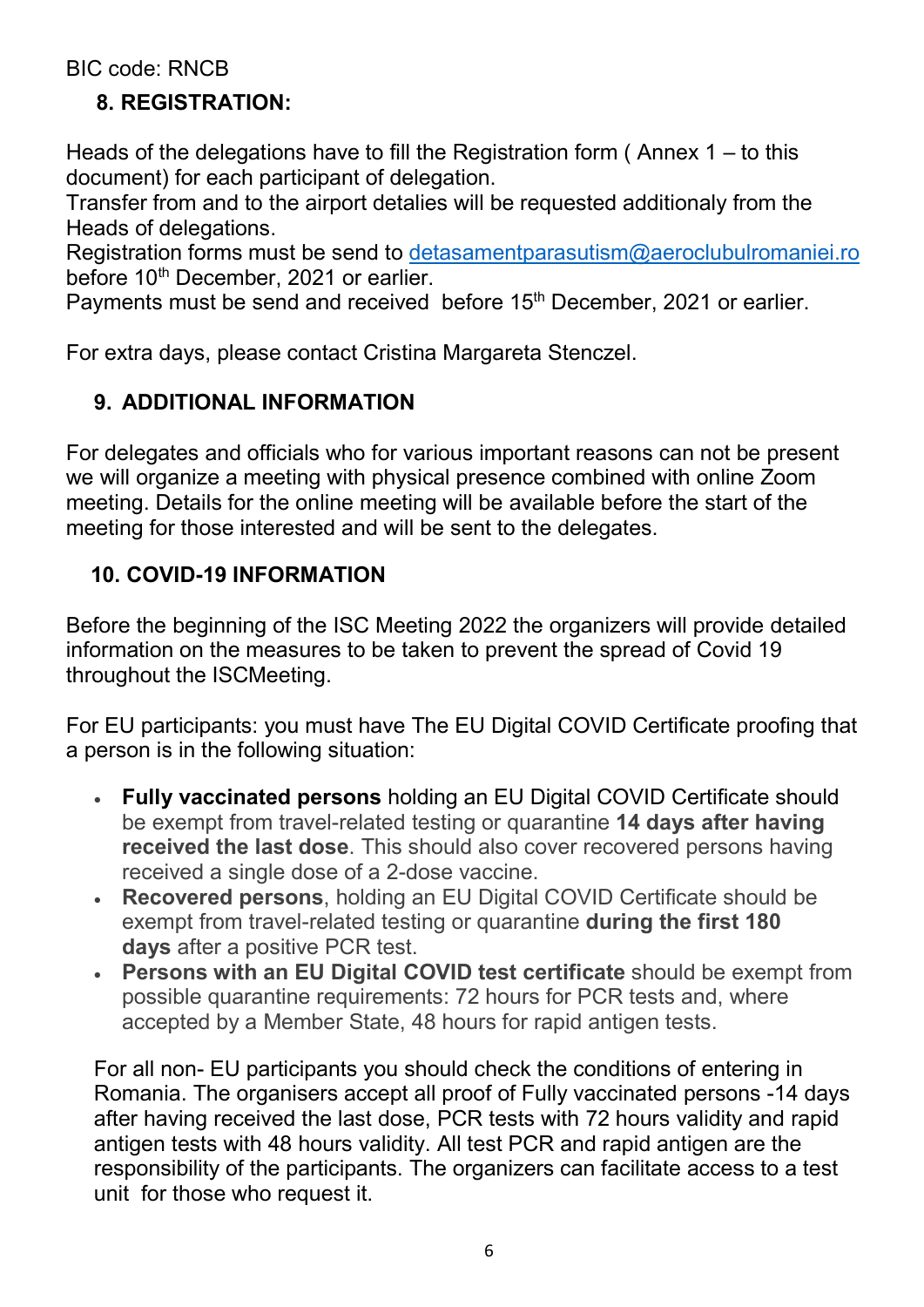Detaliled informations about Covid 19 – and traveling to Romania for Europeans can be found here:

https://ec.europa.eu/info/live-work-travel-eu/coronavirus-response/safe-covid-19 vaccines-europeans/eu-digital-covid-certificate\_en#recognition-of-covidcertificates-from-third-non-eu-countries

and the updated lists about the countries affected by covid and the conditions of entry into Romania from these countries can be found here: https://www.cnscbt.ro/index.php/liste-zone-afectate-covid-19

# 10.INFORMATIONS ABOUT VISAS:

The organizer will provide invitations and all possible support necessary to obtain an Romanian visa.

all the official information regarding the obtaining of the Romanian visa can be found here: https://www.mae.ro/en/node/28114